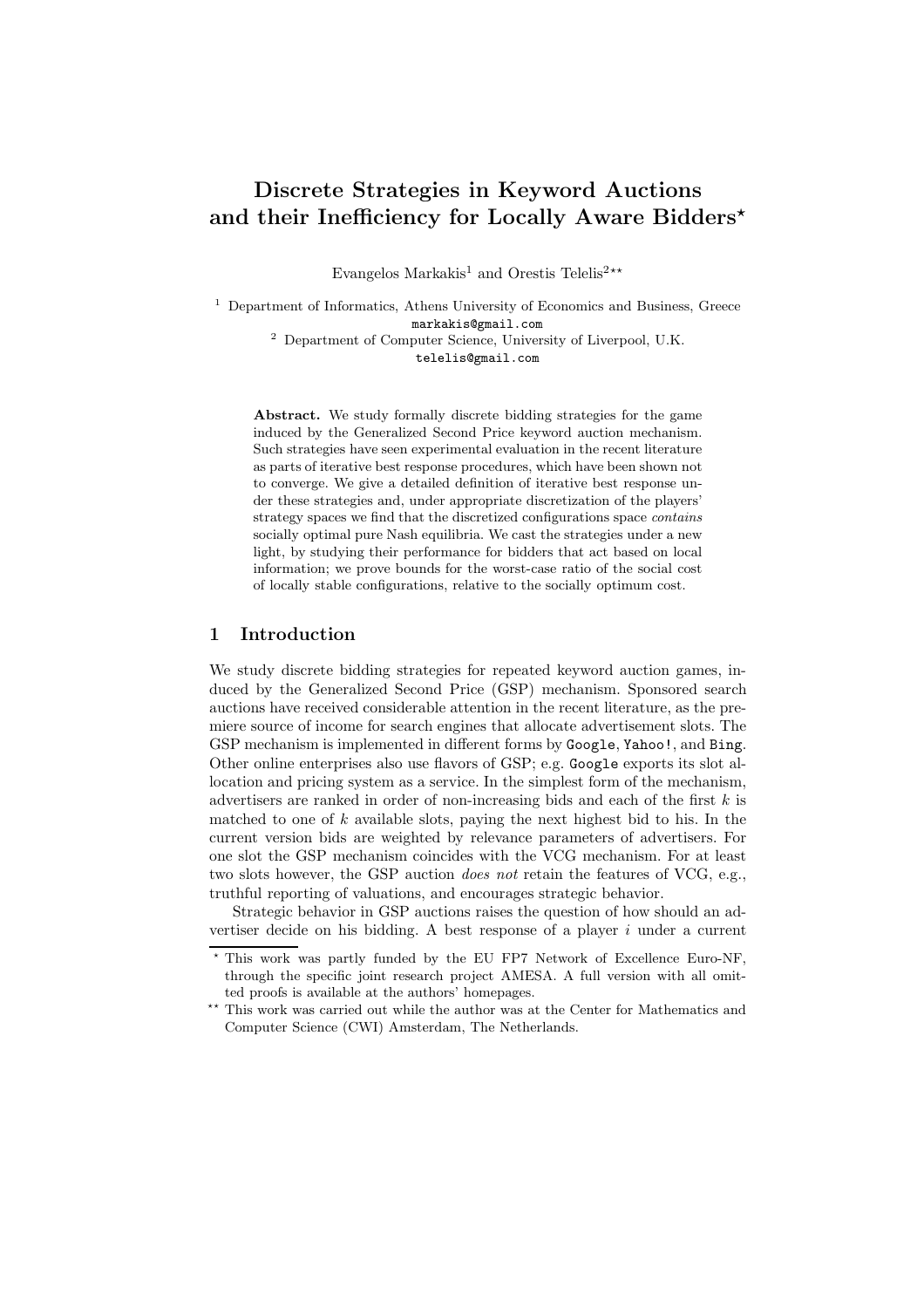bidding configuration is any bid value within the interval defined by the bids of at most two other players, that grants  $i$  his desired slot; but how should the exact value be decided? In practice bidders may hire consultants to design bidding strategies for them. Phenomena of competition have been observed in the adopted strategies, ranging from modest budget investment to aggressive bidding, inducing large prices for competitors. These issues have received attention in the recent literature [3, 11]. Most of the existing works concern iterative best response procedures, viewing a GSP auction as a repeated game. Cary et al. [3] studied strategies where players adjust their bid iteratively, synchronously or asynchronously – in a randomly chosen order – always targeting the slot that maximizes their profits. They introduced 3 bidding strategies and proved convergence for one of them to a single fixed point, the equilibrium described in [4].

We focus on the other two simple strategies introduced in [3], that have seen less theoretical treatment, but have been used in experimental comparisons [3, 9, 11. The first is *Altruistic Bidding*  $(AB)$ , where every player takes a slot by minimally outbidding the player who currently owns it. The second is Competitor Busting (CB), where a player minimally underbids the player who owns the slot above the one aimed for. Both require discretization of the players' strategy spaces by a *bidding unit*  $\epsilon$ . This may change the original game entirely. Iterative AB and CB procedures have been observed not to converge for fixed  $\epsilon$  [3, 9]; can we expect the best response state space to even have pure Nash equilibria (PNE)? How should  $\epsilon$  be tuned so that the game in discrete strategies retains properties of the original game? The relevance of AB and CB is amplified for bidders that, due to lack of complete information, perform local best responses.

Contribution. We study iterative AB and CB best response procedures that differ from previous work [3] in that bidders only update their bid when they have incentive to target a *different* slot. We provide a detailed description of AB and redefine CB differently than it has appeared previously, to ensure its consistency with developments to follow (Section 3). We decide an upper bound on the discretization parameter  $\epsilon$  to ensure that the induced discretized configurations space has a socially optimum locally envy-free PNE, analogous to the one identified in [4], that is also a PNE for the game in continuous strategies. We ensure that if iterative AB or CB converge to a socially optimum configuration, then this is a PNE even in continuous strategies. Subsequently we examine the case of bidders that take only local steps upwards or downwards due to incompleteness of available information (Section 4). We study the social inefficiency of locally stable configurations of the GSP auction and produce upper bounds on the inefficiency of configurations reached by *local* iterative  $AB/CB$  ( $L-AB/L-CB$ ).

Related Work. A considerable amount of work in sponsored search auctions concerns the strategic behavior of the bidders. As mentioned above, Cary  $et al.$  [3] defined and studied three bidding strategies, Altruistic Bidding (AB), Competitor Busting (CB) and Balanced Bidding (BB). CB has been observed often in practice [2, 13]. Using CB advertisers try to exhaust the budget of their competitors by placing the highest possible bid that will guarantee them the slot they decide to target. Altruistic bidding is the opposite of CB, whereas BB balances between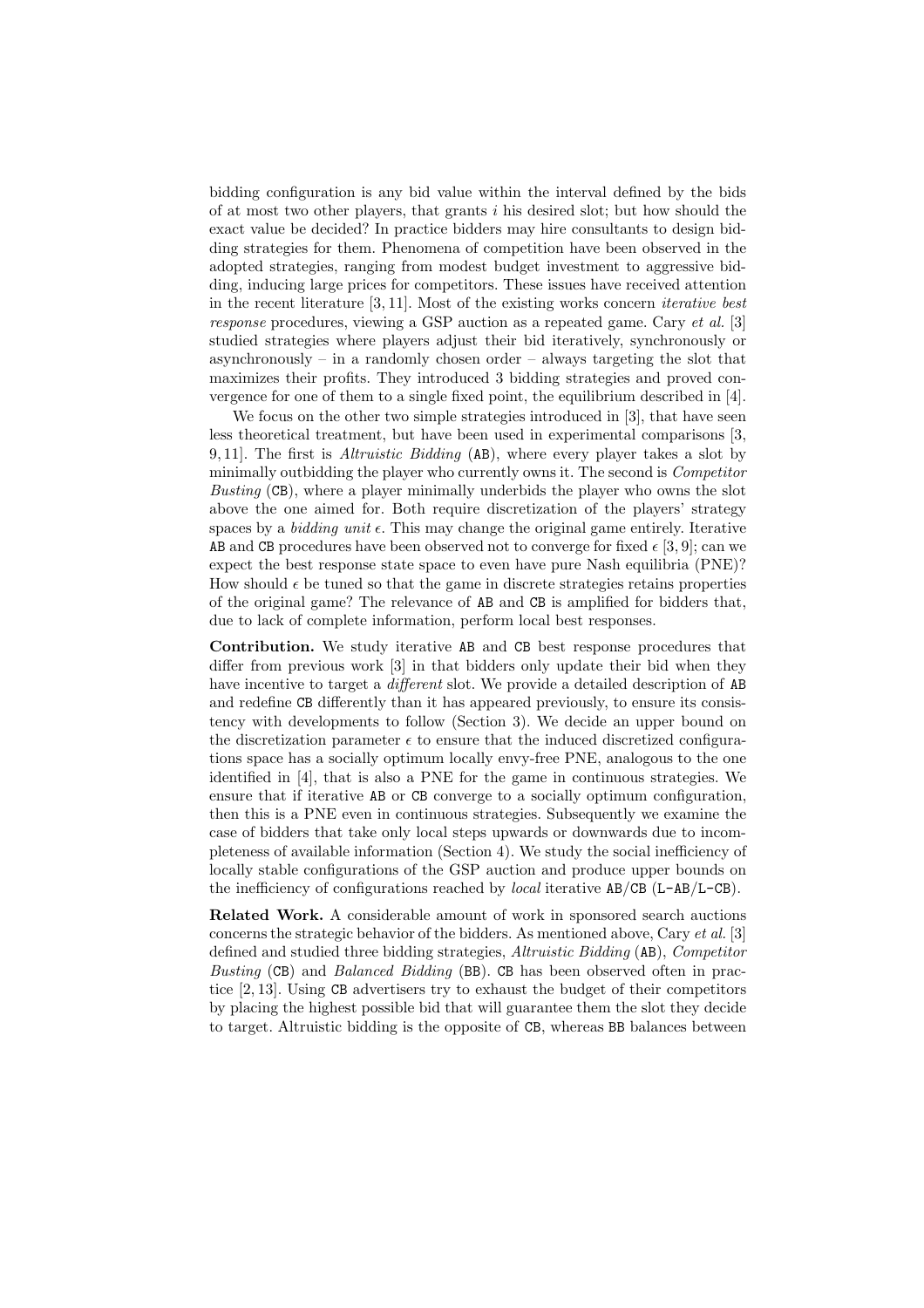these two extremes. For BB the authors showed that, under some conditions, it converges to the efficient locally envy-free equilibrium characterized in [4]. For AB and CB it was shown that they do not generally converge. Experimental analysis of AB and CB revealed low and high revenue respectively.

The performance of these strategies is analyzed in Bayesian settings in [12, 10]. In [9], vindictive strategies are studied for games where bidders are either vindictive or cooperative. Regarding efficiency of equilibria, the first upper bounds on the Price of Anarchy with respect to the social welfare in GSP Auctions were obtained by Lahaie [7]. Tighter upper bounds were obtained for conservative bidders (that do not outbid their valuation) by Leme and Tardos in [8]. It was shown that the price of anarchy is at most equal to the golden ratio for the complete information game and at most 8 for the Bayesian setting.

## 2 Definitions & Preliminaries

An instance of the GSP Auction game has a set of n players (bidders), a set of k slots and a tuple  $\langle \{\theta_j\}_{j=1}^k, \{\rho_i\}_{i=1}^n, \{v_i\}_{i=1}^n \rangle$ .  $\theta_j \in [0, 1]$  is the probability that a link displayed in slot j is clicked (Click-Through Rate - CTR),  $\rho_i \in [0, 1]$  is the probability that an advertisement by player  $i$  is clicked (relevance of  $i$ ) and  $v_i$  is the valuation of i. We use  $\hat{v}_i$  for  $\rho_i v_i$ , the expected revenue of i. Assume  $\theta_1 \geq \cdots \geq \theta_k > 0$ ,  $\hat{v}_1 \geq \cdots \geq \hat{v}_n$  and define  $\gamma_j = \theta_j/\theta_{j-1}$ ,  $\gamma = \max_j \gamma_j$  for  $j \geq 2$ . **The GSP Mechanism.** Players issue collectively a bid vector  $\mathbf{b} = (b_1, \ldots, b_n);$ they are ranked in order of non-increasing declared expected revenue  $b_i = \rho_i b_i$  and matched to slots in order of non-increasing CTR. This is the Rank-By-Revenue (RBR) rule. When all bidders' relevances are equal, the players are ranked by non-increasing bid  $b_i$  (Rank-By-Bid rule - RBB). Under RBB, a player i receiving a slot j pays the bid of the  $(j + 1)$ -th player. Under RBR, i pays the declared expected revenue of the bidder i' receiving slot  $j+1$  divided by  $\rho_i$ , i.e.  $\rho_{i'}b_{i'}/\rho_i$ .

Given a bid configuration **b**, we denote by  $b_{(j)}$ ,  $\rho_{(j)}$ ,  $v_{(j)}$ , the bid, relevance and valuation of the player occupying slot  $j$ .  $\mathbf{b}_{-i}$  is the strategy profile **b** without the bid of player i and  $\mathbf{b}_{-(j)}$  denotes exclusion of the bid of the player occupying slot j. Define  $\mathbf{b}(j) = b_{(j)}$ , and  $\mathbf{b}_{-i}(j)$ ,  $\mathbf{b}_{-(i)}(j)$  will be the bid of the player occupying slot j in  $\mathbf{b}_{-i}$  and  $\mathbf{b}_{-(i)}$  respectively. We use  $\hat{\mathbf{b}}$  for the vector of declared expected revenues as above. The utility of a player occupying slot  $j$  under **b** is:

$$
u_{(j)}(\mathbf{b}) = \theta_j \rho_{(j)} \left( v_{(j)} - \frac{\rho_{(j+1)} b_{(j+1)}}{\rho_{(j)}} \right) = \theta_j (\hat{v}_{(j)} - \hat{b}_{(j+1)}).
$$

The social welfare SW(b) of **b** is  $SW(\mathbf{b}) = \sum_{j=1}^{k} \theta_j \hat{v}_{(j)} = \sum_{j=1}^{k} \theta_j \rho_{(j)} v_{(j)}$ . We assume a deterministic tie-breaking rule in case there are ties in the ranking. Edelman *et al.* [4] identified a PNE configuration  $\mathbf{b}^*$  for the GSP auction game with optimum social welfare  $SW(b^*) = \sum_j \theta_j \rho_j v_j$  and payments equal to the ones in the efficient dominant strategy equilibrium of the VCG mechanism. This equilibrium is also *locally envy-free*, i.e. every bidder i under  $\mathbf{b}^*$  is indifferent of receiving at price  $\rho_i b_i^*$  the slot right above the one he occupies under  $\mathbf{b}^*$ .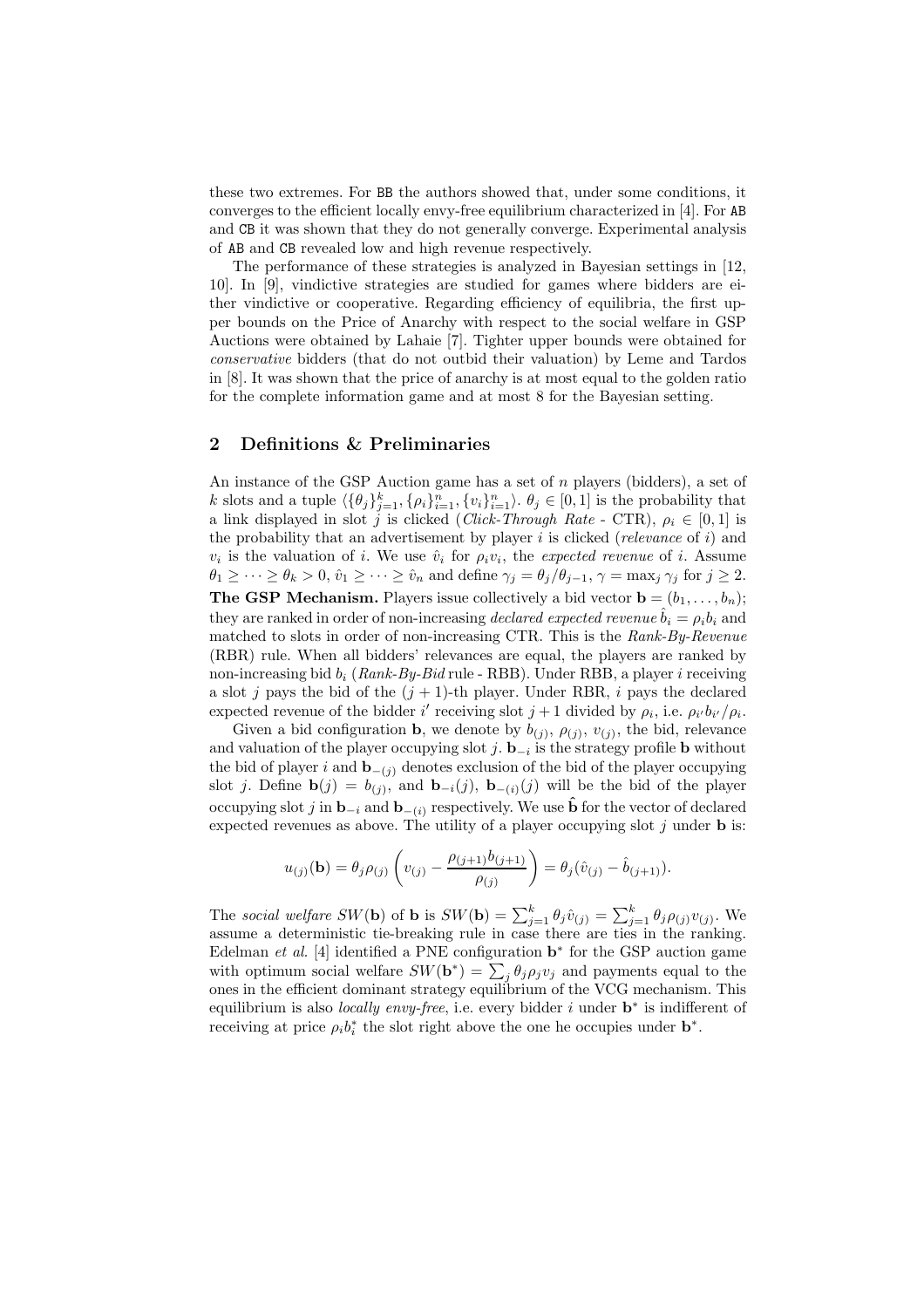Local Stability. In Section 4, motivated by the costs incurred to players for learning the competitors' bids, we assume that a player only learns the price of the slots right above/below the slot he currently occupies and only considers these local deviations. In case of ties, i.e., other players above/below him bidding the same, we assume that he learns the price of the first slot below the ties. This inspires a definition of local stability, which is a relaxation of Nash equilibrium.

**Definition 1.** Let **b** be a bid configuration of the Generalized Second Price Auction game with k slots and  $n \geq k$  players. Fix any slot  $j_0 \in \{1, ..., k\}$ and let  $j_1 = j_0 + 1$ ,  $j_2 = j_0 - 1$ . Define  $j'_1 = \min\left(\{n\} \cup \{j | \hat{b}_{(j)} < \hat{b}_{(j_1)}\}\right)$  and  $j_2' = \max\left(\{1\} \cup \{j|\hat{b}_{(j)} > \hat{b}_{(j_2)}\}\right)$ . The bid configuration **b** is locally stable if:

1. For any slot  $j_0$ 

if 
$$
j_0 \neq k
$$
 and  $j'_1 \leq k + 1$ ,  $\theta_{j_0}(\hat{v}_{(j_0)} - \hat{b}_{(j_0+1)}) \geq \theta_{j'_1-1}(\hat{v}_{(j_0)} - \hat{b}_{(j'_1)}),$  (1)  
if  $j_0 \neq 1$ ,  $\theta_{j_0}(\hat{v}_{(j_0)} - \hat{b}_{(j_0+1)}) \geq \theta_{j'_2+1}(\hat{v}_{(j_0)} - \hat{b}_{(j'_2+2)}),$  (2)

2. For any player i who does not win a slot under **b**,  $\hat{v}_i \leq \hat{b}_{(k)}$ .

The definition states that no player has an incentive to move to the next feasible slot upwards or downwards under **b**.  $j'_1$  and  $j'_2$  determine the slot that the bidder at slot  $j_0$  can target, in case that due to ties he cannot aim for the one right above/below him. The condition  $j'_1 \leq k+1$  in (1) states that a bidder may not be able to deviate downwards if all the remaining bidders have equal score. For nonwinning players, we assume they know the *bidding entry level* to competition,  $\hat{b}_{(k)} = \rho_{(k)} b_{(k)}$ . The last constraint prescribes that no such bidder has incentive to target slot  $k$ . In analogy to the *Price of Anarchy* [6], we quantify the inefficiency of locally stable configurations by the following worst-case ratio:

Definition 2. The Local Stability Ratio of a GSP Auction game is defined as  $\mathbf{\Lambda} = \sup_{\mathbf{b}} \frac{\sum_j \theta_j \hat{v}_j}{SW(\mathbf{b})}$  $\frac{\sum_{j=1}^{n} S_{j}}{SW(b)}$ , where the supremum is over all locally stable configurations.

We note that the notion of a locally stable configuration and hence the notion of the Local Stability Ratio can be defined for a much wider context. They are applicable to any game where the outcome is a ranking, and for every action profile b any player is allowed, in a well defined manner, to deviate upwards or downwards in the ranking and determine his new payoff. Ranking Games [1] constitute one such interesting class of games. (GSP Auctions differ from games studied in [1] in that a player's payoff does not depend only on his rank).

#### 3 Discrete Bidding Strategies

We focus on *conservative* bidders  $[8]$  that never outbid their valuation  $v_i$  in fear of receiving a negative payoff. Our discussion throughout the paper is in terms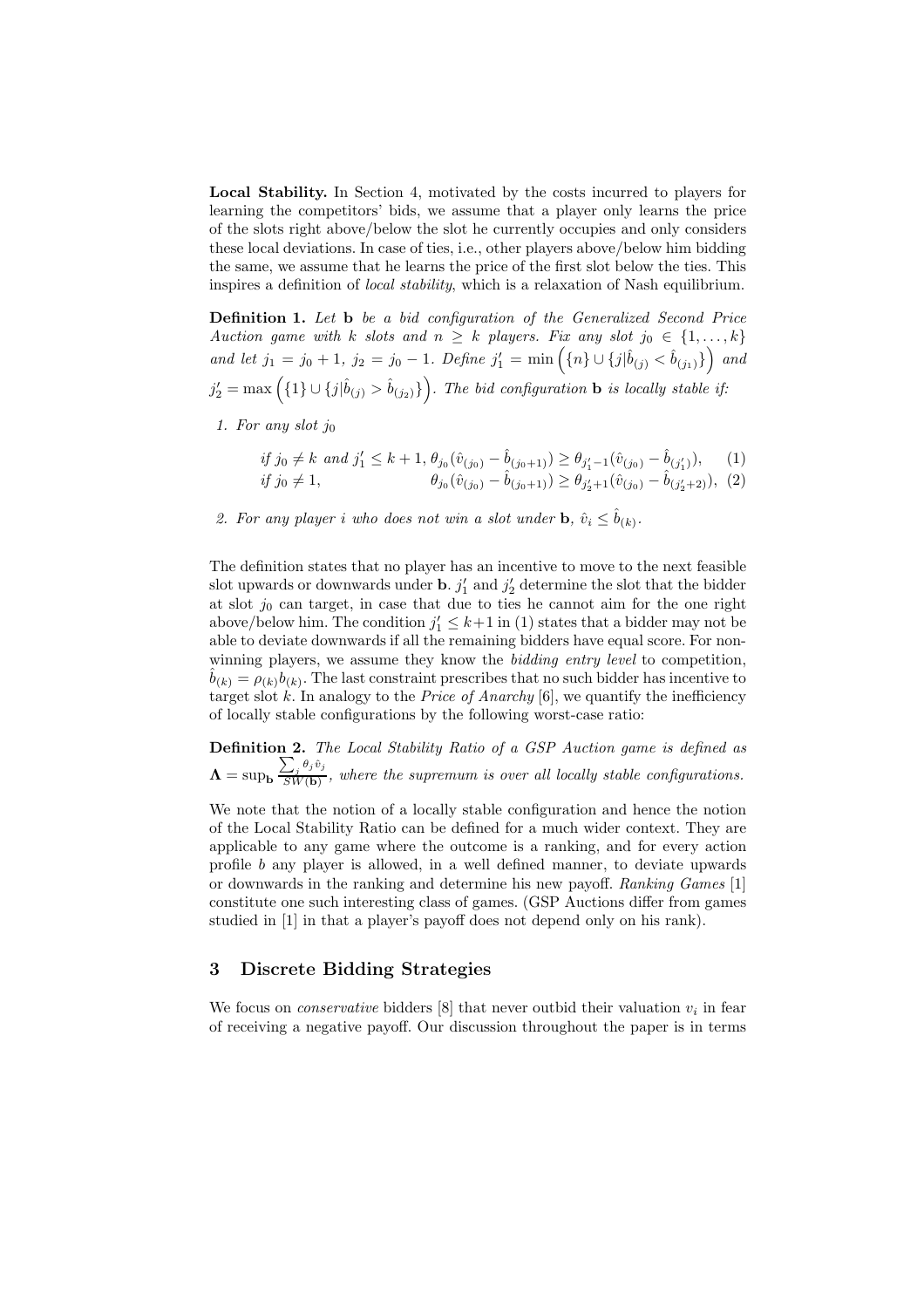of equal relevances and the RBB ranking rule. All results extend for RBR. We assume a discretization of the continuous strategy space  $[0, v_i]$  of player i, in multiples of bidding step  $\epsilon > 0$ ; i.e., the strategy space of i is  $\Sigma_i = \{0, \epsilon, 2\epsilon, \ldots, |v_i|_{\epsilon}\},$ where  $|x|_{\epsilon}$  will henceforth denote the maximum multiple of  $\epsilon$  that is at most x.

We view sponsored search auctions as repeated games, and we study the bidding strategies AB and CB in the context of iterative best response procedures. In each iteration, given a current configuration  $\mathbf{b} = (b_1, \ldots, b_n)$ , a player i is chosen at random to respond to  $\mathbf{b}_{-i}$  by choosing a bid  $b'_i$ , so as to optimize his utility  $u_i(\mathbf{b}_{-i}, b'_i)$ . To do so, player i aims for the most profitable slot,  $j^*(i)$ , which he may win by a bid  $b'_i \in (\mathbf{b}_{-i}(j^*(i)), \mathbf{b}_{-i}(j^*(i)-1)];$  i.e.,  $b'_i$  strictly beats  **and equals at most**  $**b**_{-i}(j^*(i)-1)$ **, the bid issued by a player occupying** slot  $j^*(i)$  −1. Due to discretization and possible ties, it may occur that no  $b'_i \in \Sigma_i$ grants the desired slot to *i*. Hence we define  $j^*(i) = \arg \max_j [\theta_j(v_i - \mathbf{b}_{-i}(j))],$ where the max is taken over slots j for which  $\Sigma_i \cap (\mathbf{b}_{-i}(j(i)), \mathbf{b}_{-i}(j(i) - 1)] \neq \emptyset$ . If there is no such slot, then the bidder does not alter his bid. If bidder  $i$  is not occupying any slot under the current configuration b, it may be the case that there is no slot giving him positive utility, in which case the bidder does not alter his bid either. Finally, if  $j^*(i)$  equals the currently occupied slot by i, then i does not alter his bid. We consider two simple ways of selecting an extremal bid in this range, namely Altruistic Bidding (AB) and Competitor Busting (CB).

Altruistic Bidding. AB  $[3]$  dictates that player i first computes his optimal slot  $j^*(i)$  and then submits the most altruistic bid that is feasible and beats  $\mathbf{b}_{-i}(j^*(i))$ . Hence if  $j^*(i) = 1$ , he issues the bid  $\mathbf{b}_{-i}(j^*(i)) + \epsilon$ , otherwise he bids:

$$
b'_i = \min[(\Sigma_i \cap \{ \mathbf{b}_{-i}(j^*(i)) + \epsilon, \dots, \mathbf{b}_{-i}(j^*(i)-1) \}) \setminus \{b_i\}]
$$

**Competitor Busting.** CB expresses competitive behavior of player  $i$ , in that i incurs the highest possible payment to the player receiving the slot right above  $j^*(i)$ . We define the bid  $b'_i$  issued by i to be the maximum feasible bid that grants i slot  $j^*(i)$ , except if  $j^*(i) = 1$ . In this case set  $b'_i = \mathbf{b}_{-i}(1) + \epsilon$ , otherwise:

$$
b'_{i} = \max[(\Sigma_{i} \cap \{ \mathbf{b}_{-i}(j^*(i)) + \epsilon, \ldots, \mathbf{b}_{-i}(j^*(i)-1) \}) \setminus \{b_i\}]
$$

Generally,  $b'_i$  equals (if feasible)  $\mathbf{b}_{-i}(j^*(i)-1)$ , except for when  $\mathbf{b}_{-i}(j^*(i)-1) = b_i$ , in which case  $b'_i = \mathbf{b}_{-i}(j^*(i)-1) - \epsilon$ . This definition of CB differs from the one in [3], where  $b'_i = \mathbf{b}_{-i}(j^*(i)-1) - \epsilon$  always. Note that, assuming that  $j^*(i)$  differs from currently occupied slot by i under **b**, we forbid  $b'_i = b_i$ .

We need a *tie-breaking* rule, for when a newly submitted bid ties with an existing bid of another player. If bidder i best-responds by  $b'_i = \mathbf{b}_{-i}(j')$  for slot j' then bidding  $b'_i$  grants i slot  $j' + 1$  (or lower if there are more ties). For iterative best response this rule facilitates *dynamic temporal tie-breaking*, i.e. bidding the same bid as some player  $i'$ , but later than  $i'$ , may only grant a lower slot than  $i'$ .

Discretization of the players' strategy spaces in multiples of  $\epsilon$  may introduce stable configurations that are not PNE in continuous strategies. Although AB and CB have seen experimental study in the recent literature [3], it is not known whether their induced state spaces maintain any PNE of the original game in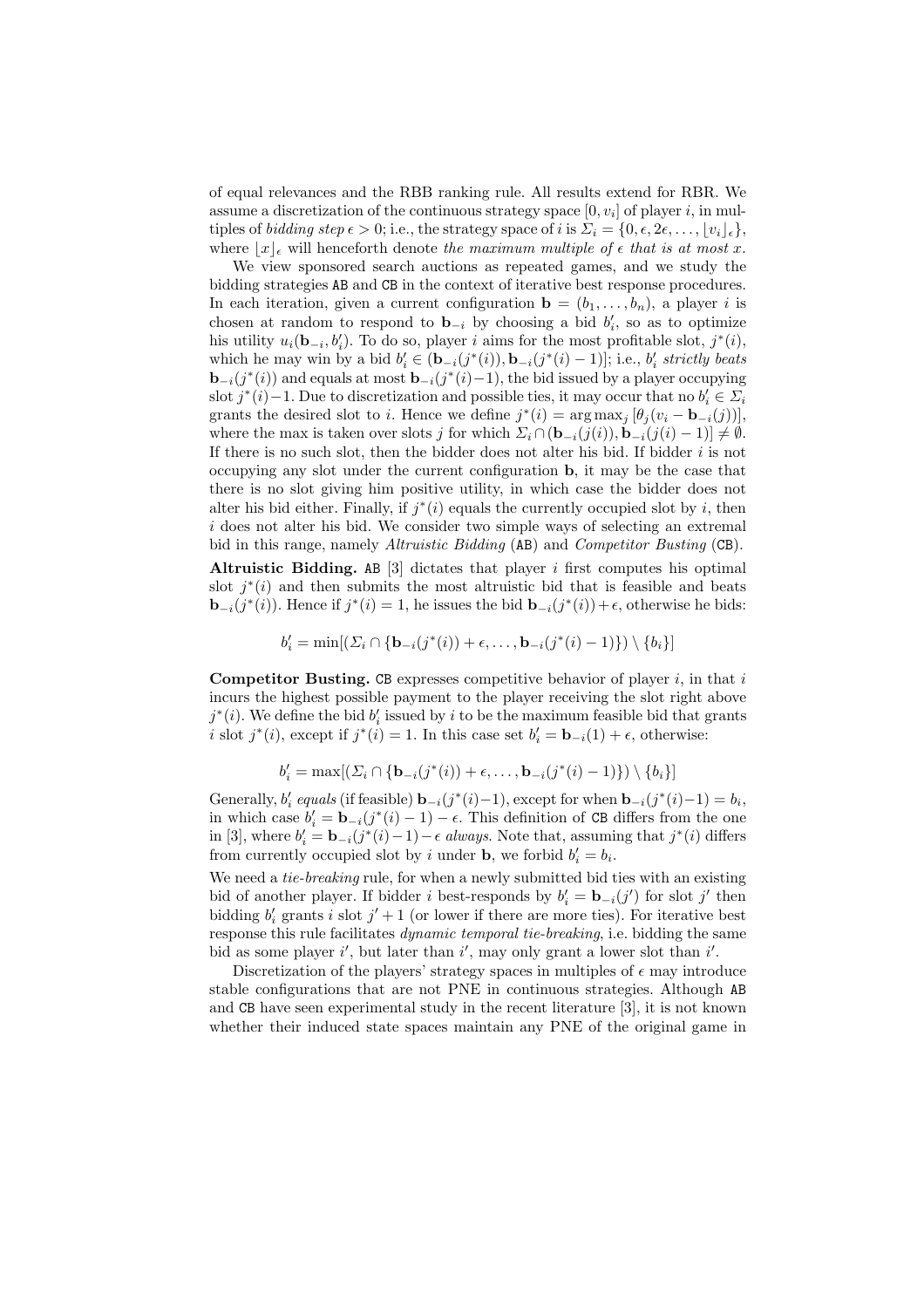continuous strategies. By conditioning on  $\epsilon$ , we establish existence of a socially optimum locally envy-free PNE, which is a discretized version of the PNE identified by Edelman et al. in [4]. Our result is additionally strengthened by the fact that, if our iterative best response procedures converge to a socially optimum configuration **b**, then **b** is a PNE of the game even with continuous strategies<sup>3</sup> Let  $\Delta v$  denote the minimum among the distances between two valuations or the distance of a valuation from 0:  $\Delta v = \min\{\{|v_i - v_j| : i, j \in N\} \cup \{|v_i| : i \in N\}\}.$ 

**Theorem 1.** For any bidding step  $\epsilon \leq \epsilon^* = (\gamma^{-1}-1)\Delta v$ , the configuration space of the GSP Auction game with discrete strategies contains at least one configuration b, that is socially optimum and locally envy-free pure Nash equilibrium for the GSP Auction game even with continuous strategies, given by:

$$
b_j = \begin{cases} b_2 + \epsilon, & \text{if } j = 1\\ \lfloor (1 - \gamma_j)v_j + \gamma_j b_{j+1} \rfloor_{\epsilon}, & \text{if } 2 \le j \le k\\ \lfloor v_j \rfloor_{\epsilon}, & \text{if } j \ge k+1 \end{cases}
$$

Also, if iterative AB or CB converges to a socially optimum configuration, then this is a pure Nash equilibrium of the GSP Auction game in continuous strategies.

Regarding the convergence of iterative AB/CB, we found examples showing that AB does not always converge, even for bidding step  $\epsilon \leq \epsilon^*$  and geometrically decreasing (well separated) CTRs. We were not able to prove or disprove convergence of CB, despite extensive experimentation (reported in the full version). Resolving convergence for CB is therefore an interesting open problem. Convergence of local versions of these strategies – discussed next – also remains open.

### 4 Locally Aware Bidders & Local Stability

It is commonly assumed in the literature that bids of other players are observable. In principle one could apply learning techniques to estimate all the other bids as shown in [2]. Such a practice incurs however costs in time and money and, given the dynamic nature of these games, the game may have switched to a different bid vector by the time one estimates all remaining bids. Modeling the uncertainty about other bidders' offers is one approach to this issue [11]. Here we take a different approach and assume that bidders have only local knowledge about the bid vector and make only local moves, adhering to the following rules:

1. They estimate the prices only for the slots right above or below their current slot and – in the absence of ties – will only move one slot upwards or downwards. In case of ties, a bidder learns the price of the first slot above or below him that he can actually target. If none of these moves are beneficial, no deviation occurs.

**2.** Bidders not receiving a slot only learn the price of the last slot or  $-$  in case of ties – the price of the first slot from the end that they can target.

 $\overline{\text{3 More accurately}}$ , there is a tie-breaking rule for the one-shot game in continuous strategies that renders b a PNE. However, the socially optimum locally envy-free PNE described in Theorem 1 is independent of choice of tie-breaking rules.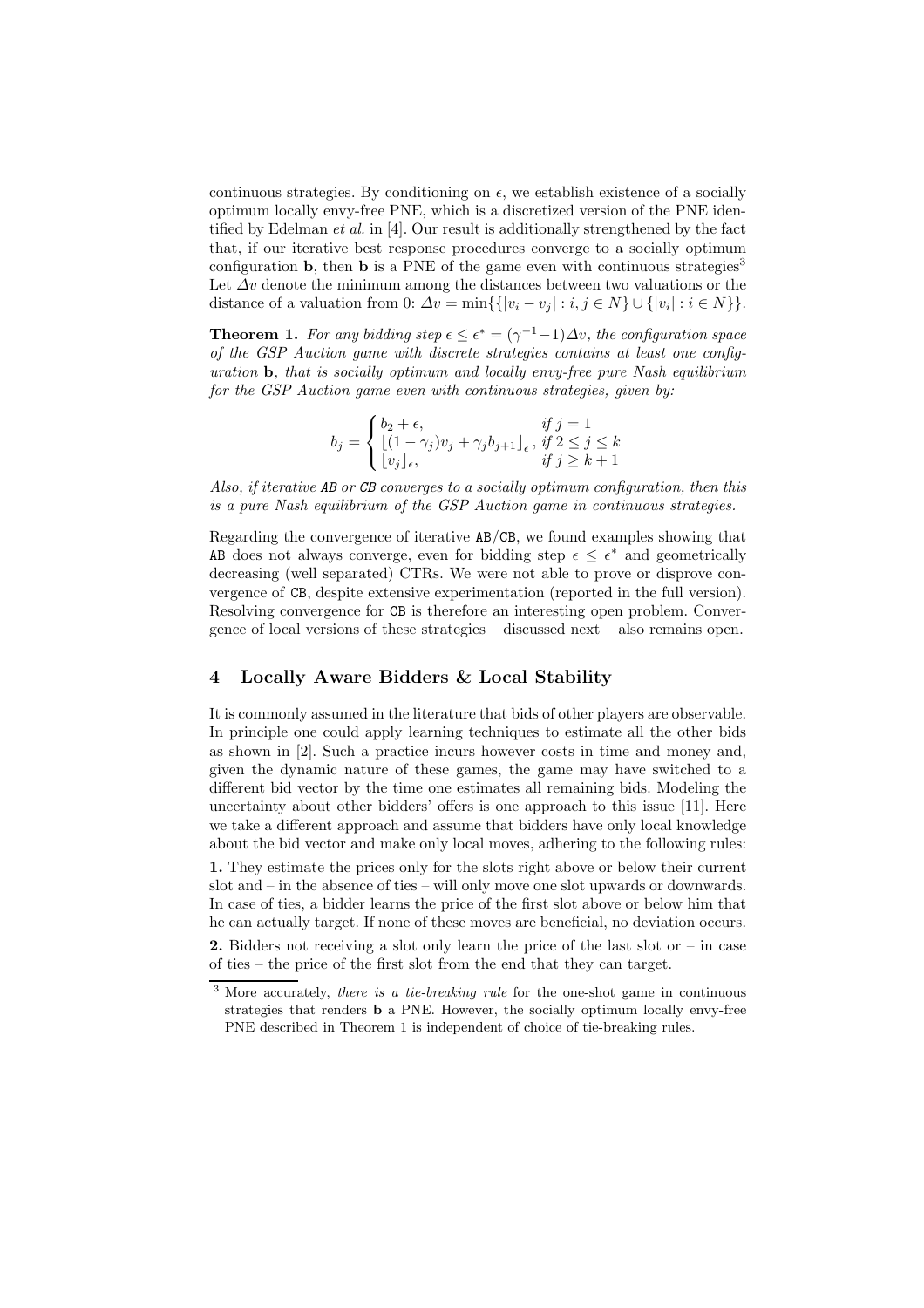The restrictions of AB/CB for such locally aware bidders (L-AB/L-CB) are natural strategies in this setting. If iterative L-AB or L-CB converge, they will converge to a locally stable configuration (in  $\epsilon$ -discrete strategies), as in Definition 1. We analyze first the inefficiency of locally stable configurations in continuous strategies. Subsequently, we consider the performance of iterative L-AB and L-CB.

Theorem 2. The GSP Auction game in continuous strategies with conservative bidders has Local Stability Ratio at least  $\Omega(\sqrt{\alpha^k})$ , for any constant  $\alpha > 1$ .

In the proof of this result we used a game instance with  $\gamma = 1$ . However, fitting of real data in previous works [5] has shown that CTRs are well separated ( $\gamma < 1$ ), by following a power law distribution. Geometrically decreasing CTRs  $\theta_j \propto$  $\alpha^{1-j}$  for  $\alpha = 1.428$ , were observed in [5]. Other authors [10] have used a Zipf distribution, where  $\theta_j = j^{-\alpha}$ , for  $\alpha \ge 1$ . For such cases with  $\gamma < 1$  we obtain:

Theorem 3. The GSP Auction game in continuous strategies with conservative bidders has Local Stability Ratio at most  $(1 - \gamma)^{-1}$ , assuming  $\gamma < 1$ .

Corollary 1. For geometrically decreasing click through rates with decay factor  $\alpha > 1$  and conservative bidders,  $\Lambda \leq \frac{\alpha}{\alpha - 1}$ . For click-through rates following the Zipf distribution with  $\theta_j = j^{-\alpha}$ , for  $\alpha \geq 1$ ,  $\Lambda \leq [1 - (1 - 1/k)^{\alpha}]^{-1} \leq k$ .

Corollary 1 and empirical observations [5] imply a constant upper bound on  $\Lambda$ for geometrically decreasing CTRs. We were not able to find matching lower bounds for Theorem 3 or Corollary 1. We give experimental results in figure 1, for the inefficiency of "reverse" assignments of players to slots, in games with  $k = n$  slots,  $n = 2, 3, \ldots, 20$ . The depicted results were found by solving nonlinear programs (one for each curve), that express local stability of the reverse assignment and have  $\Lambda$  as objective function. Tightness of  $\Lambda \leq k$  is evident for Zipf-distributed CTRs. Finally, our analysis for Theorem 3 can be used in bounding the inefficiency of stable configurations of iterative L-AB and L-CB:

**Theorem 4.** For  $\gamma < 1$  and  $\epsilon \leq \epsilon^*$ , the Local Stability Ratio of stable configurations with respect to iterative L-AB and L-CB is at most  $(1 - \gamma)^{-1} + \gamma^{-1}$ . Moreover, this bound applies to stable configurations with respect to AB and CB.

#### References

- 1. Brandt, F., Fischer, F.A., Harrenstein, P., Shoham, Y.: Ranking Games. Artificial Intelligence 173(2), 221–239 (2009)
- 2. Brandt, F., Weiß, G.: Antisocial Agents and Vickrey Auctions. In: Meyer, J.J.C., Tambe, M. (eds.) ATAL 2001. LNCS, vol. 2333, pp. 335–347. Springer, Heidelberg (2002)
- 3. Cary, M., Das, A., Edelman, B., Giotis, I., Heimerl, K., Karlin, A.R., Mathieu, C., Schwarz, M.: Greedy bidding strategies for keyword auctions. In: MacKie-Mason, J.K., Parkes, D.C., Resnick, P. (eds.) Proceedings of the 8th ACM Conference on Electronic Commerce (EC). pp. 262–271. ACM (2007)